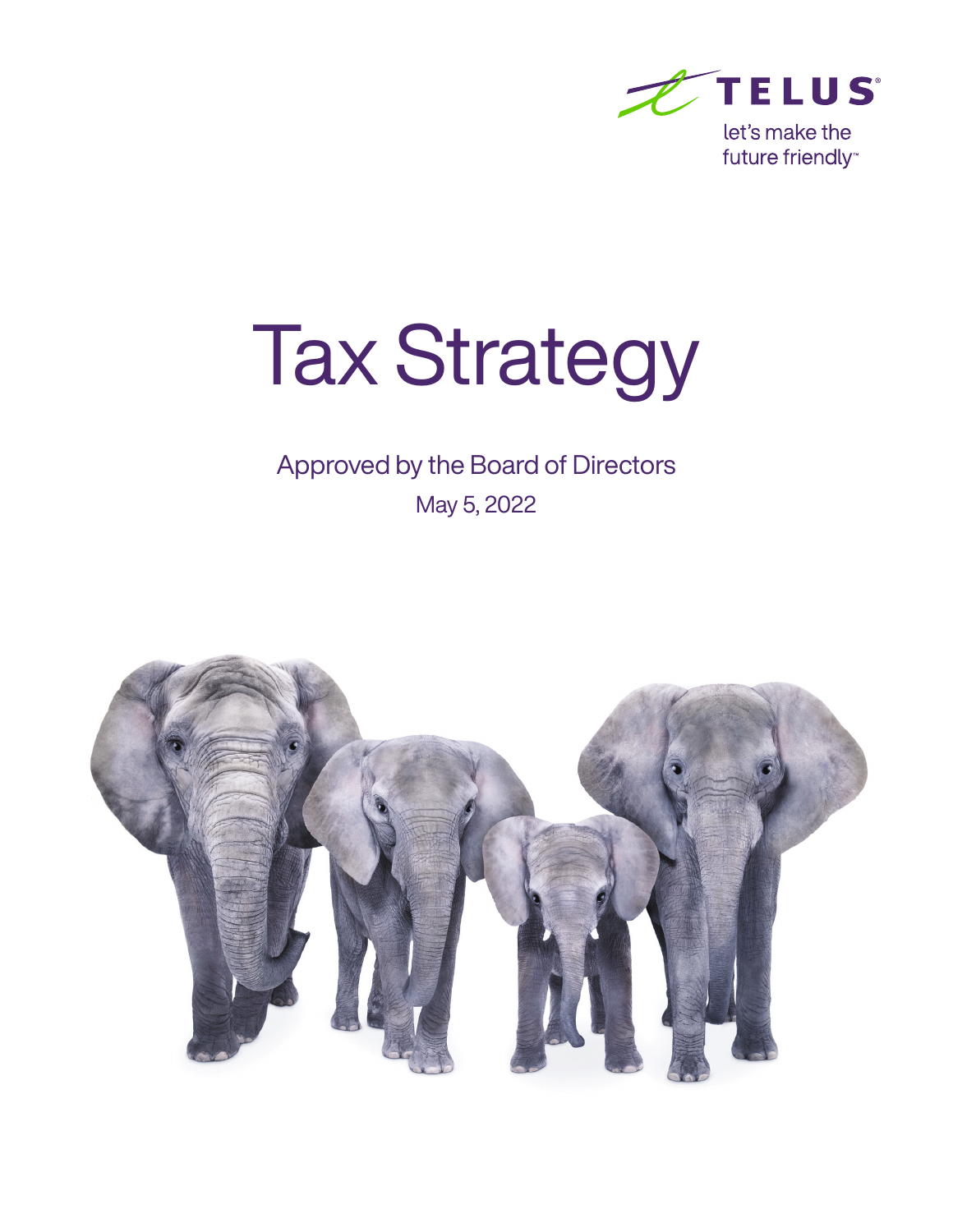# Purpose

This Tax Strategy outlines how TELUS Corporation, including its controlled subsidiaries (collectively referred to as "TELUS"), manages its tax affairs, i.e. income, indirect and property taxes (collectively referred to as "Tax(es)" or "Taxation"), in all jurisdictions where TELUS operates. TELUS Taxation's business professionals deliver the best solutions for TELUS and our customers, managing TELUS' Tax risk in a manner that is conservative, ethical, transparent and collaborative while complying with all applicable Tax laws and regulations.

### Tone from the Top

At TELUS our goal is to demonstrate the highest level of ethics and integrity in our business dealings with all stakeholders (including our customers, shareholders, suppliers, colleagues, communities and governments). All members of the TELUS team are required to act honestly in all dealings, comply with laws and regulations governing our businesses and maintain an ethical working environment.<sup>1</sup>



#### TELUS:

- Hires qualified tax professionals who maintain an up to date knowledge of all relevant Tax law/jurisprudence and/or related Tax accounting pronouncements;
- Applies high ethical standards at all times in dealing with Taxation matters;
- Applies diligent professional care and judgement to arrive at well-reasoned conclusions. All advice and solutions should be clear, timely, relevant, businessfocussed and value-added;
- Complies with all anti-bribery and anti-corruption laws;<sup>2</sup>
- Requires that all decisions are taken at an appropriate level and are supported with documentation that evidences the facts, conclusions and any significant risks involved. Our Tax Strategy is aligned with the business strategy and the tax function, operations and activities are aligned with the Tax Strategy;
- Maintains an efficient and effective legal and business structure, driven by commercial considerations aligned with business activities and which has genuine substance; and
- Provides the TELUS Taxation team with the necessary resources to execute this Tax Strategy.



At TELUS, we not only do things right, but we should strive to do the right things.



<sup>1.</sup> TELUS' Code of Ethics and Conduct can be found at https://www.telus.com/en/about/policies-and-disclosures/code-of-ethics-and-conduct

2.TELUS' Anti-Bribery and Corruption Policy can be found at https://assets.ctfassets.net/rz9m1rynx8pv/1U3oY6RxkrT9ilpSYytQiq/2d2b33b2315c391cfff5484fda305e0e/TELUS\_\_\_\_Anti-Bribery\_and\_Corruption\_Policy.pdf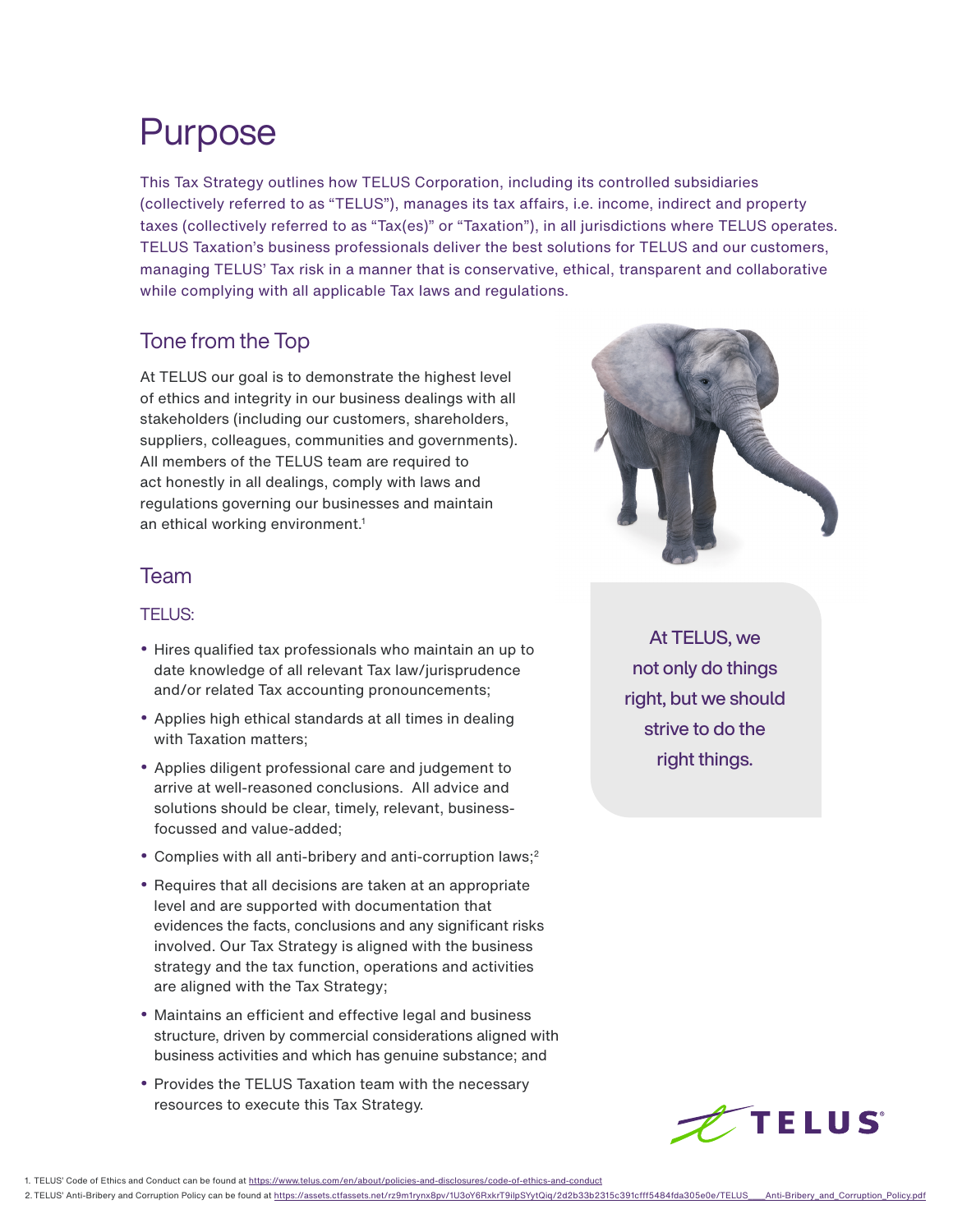#### Tax Authorities

Wherever possible, we seek to develop an open and constructive working relationship by:

- Proactively manage the relationship with the tax authorities;
- Undertake all dealings with tax authorities, government officials, ministers and other third parties following established procedures and channels in a professional, transparent, courteous and timely manner; and
- Provide the tax authorities with timely access to all relevant facts regarding our Tax matters.

#### Tax Incentives

TELUS may seek to benefit from tax incentives in accordance with the relevant statutory framework by Government authorities to support investment, employment, social, environmental or economic development, e.g. Scientific Research and Experimental Development claims.

## Supporting Effective Tax Systems

TELUS supports effective tax systems by engaging with both local and international dialogue with industry groups, governments and other international organizations to contribute to the development of sustainable and effective tax systems, regulations and administration.

#### Business Structure

TELUS pays taxes on its profits according to where value is created in the normal course of commercial activity. TELUS will not seek to create a wholly owned legal entity in a "tax haven" country. There is no commonly accepted definition of a "tax haven". We define a "tax haven" as a country that only shares limited or no financial information with foreign tax authorities and has a statutory general corporate taxation rate of less than 10%. We will not transfer value created to a legal entity located in a "tax haven".